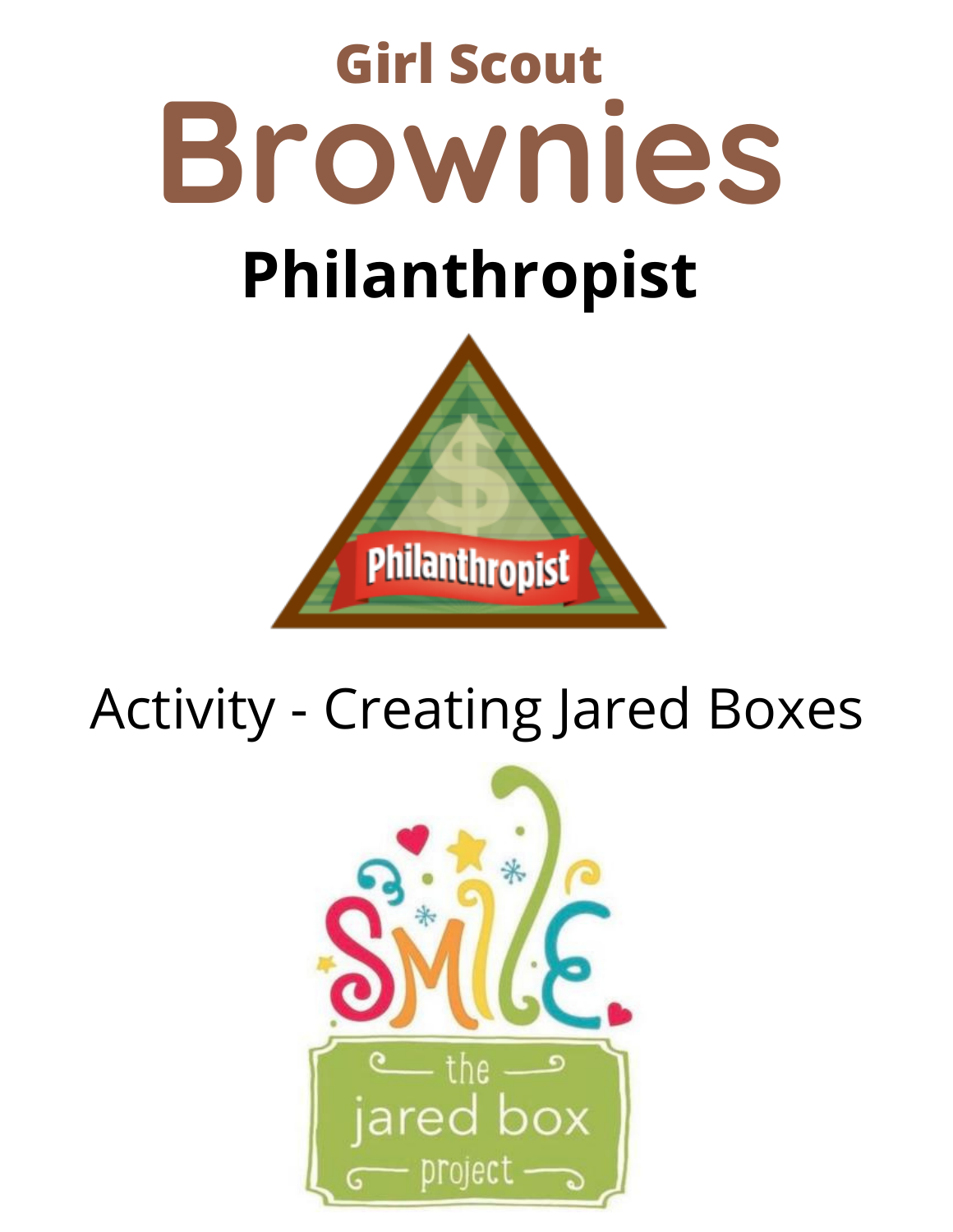**Step 1** Explain what Jared Boxes are



# **Jared's Story**

Talk to the girls and explain to them how Jared Boxes got started. Why are we making boxes today? How does this connect to being a philanthropist and helping others?





# **Sorting**

Leaders should print out labels and notecards from the Jared Box website prior. Spread out all of the toys and other objects across a table. Organize them by type. Have the girls help and start thinking about what they would want to receive in a Jared Box if they were in the hospital.

**3 Step** Show the girls how to make Jared Boxes



# **How To**

Show the girls live how to make a Jared Box, or use videos located on the Jared Box website, or the video that came with these lesson plans.